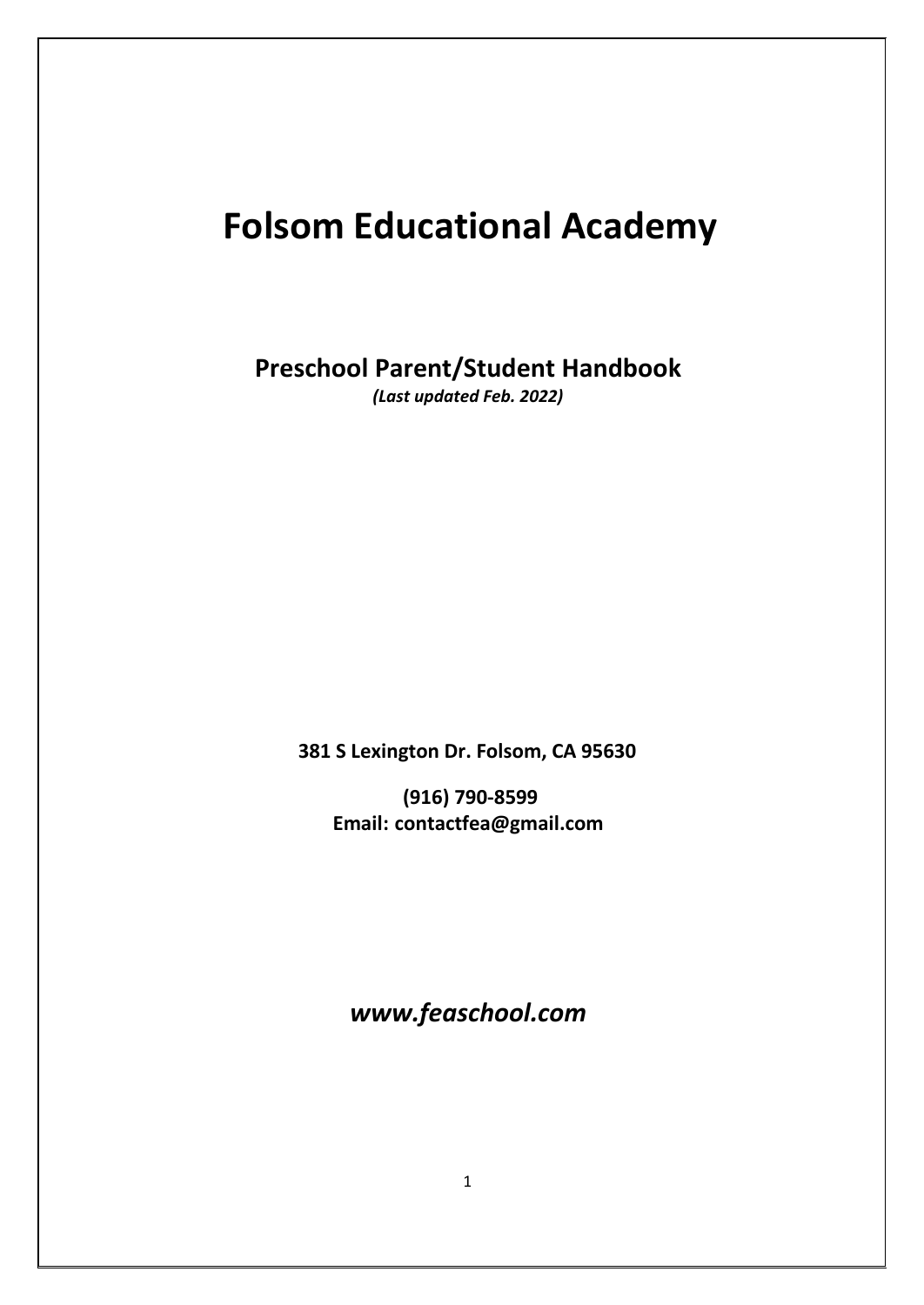# **Table of Contents**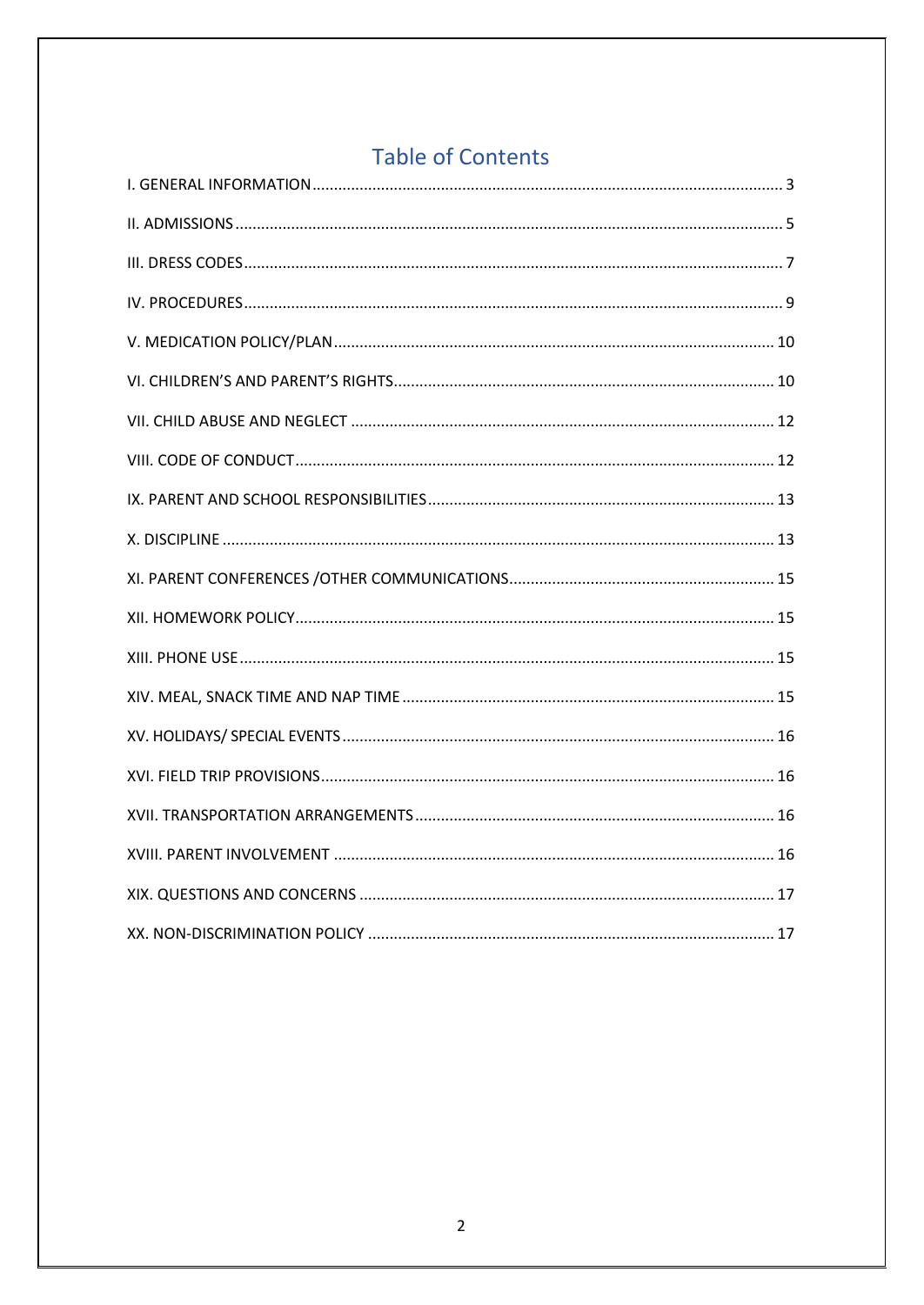# <span id="page-2-0"></span>**I. GENERAL INFORMATION**

### **Welcome Letter**

*Assalamu Alaikum and welcome to Folsom Educational Academy!* 

*Alhamdulillah, we have a wonderful community here at FEA, where our students, parents, and teachers work hard to create a culture of learning and student achievement. Our school environment is warm and structured, friendly and focused, child-centered and motivating. We believe that children learn and grow best in this type of disciplined yet caring atmosphere.* 

*Our programs and Islamic values education make our school unique. We want each one of our students to reach their full potential, and our dedicated staff ensure that all students make progress. We understand that the key to success lies in Islamic values education that focuses on beliefs, values, manners, rights and responsibilities, feelings and attitudes, and moral literacy skills. We also understand that children learn in diverse ways so we honor a variety of learning and teaching styles. We work hand-in-hand with parents to assure that we are helping our children learn the skills to become life-long learners.* 

*We know that strong, positive school-home partnerships play an integral role in student success. Parent commitment is an important part of our educational process, and communication is the key to assuring a successful year. As partners, we share the responsibility for our children's success and want you to know that we will do our very best to carry out our responsibilities. We have included several ways that family members of our school community can work together with FEA staff:*

- *Send your child to school every day on time.*
- *Make sure your child gets eight hours sleep each night.*
- *Establish a routine for studying. Give your child a quiet corner to read and regular time to do homework.*
- *Keep in touch with your child's teacher via e-mail, telephone, notes, or letters.*
- *Attend school-wide events, classroom events, and conferences.*
- *Celebrate your child's success (giving verbal praise), no matter how small it may seem. This will keep your child enthusiastic about learning and proud of their work.*

*Parents and friends are welcome to visit and volunteer. Please don't hesitate to contact us should you have questions about the school.*

*Sincerely, FEA Administration*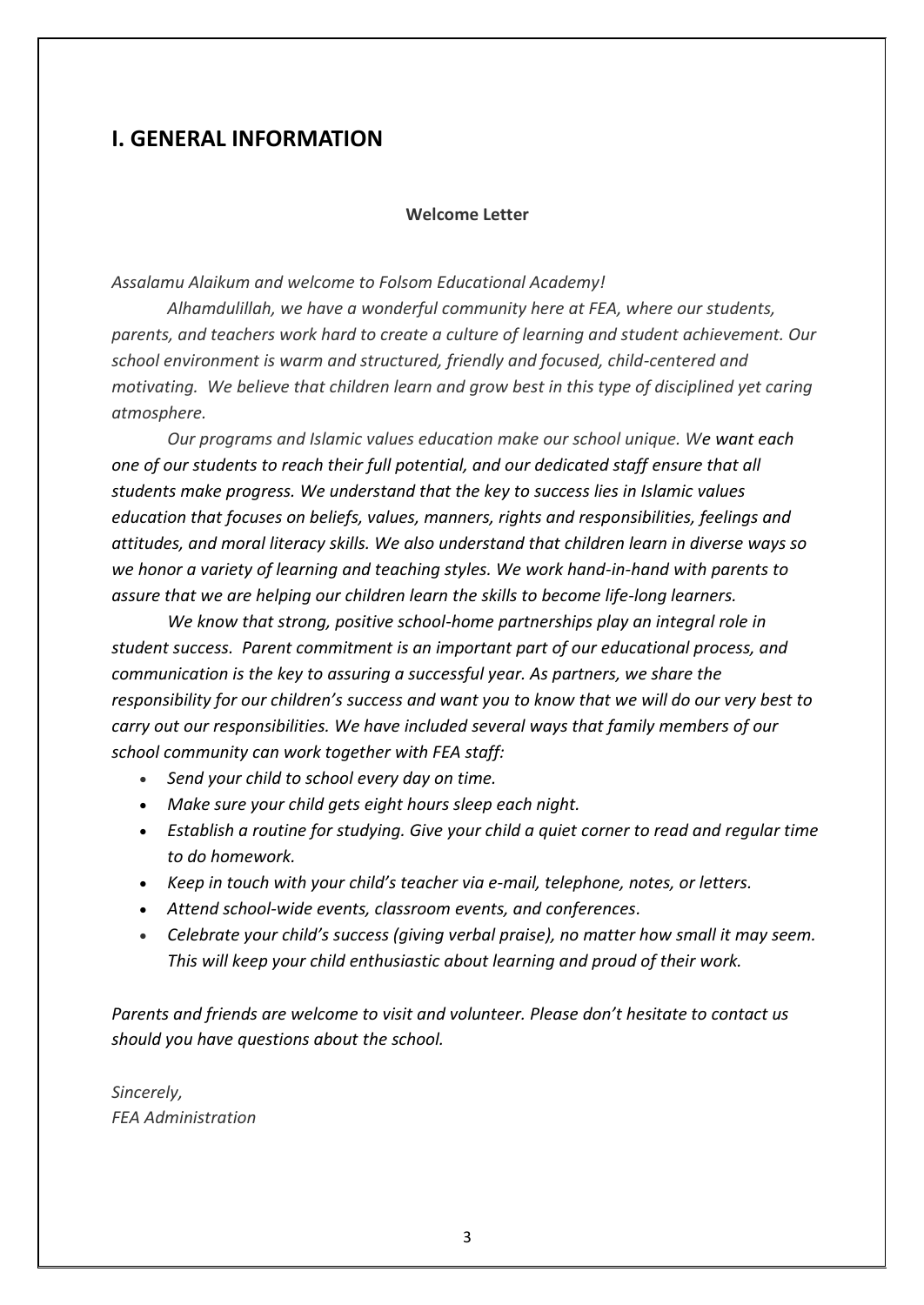*This handbook is a communication tool so that you may know what to expect from the school and what is expected from you. We want your school experience to be the best it can be, and our policies are intended to be fair and informative so that the students are safe, healthy, and able to learn.*

#### PURPOSE, VISION, PHILOSOPHY, AND GOALS

- **Purpose:** Folsom Educational Academy is dedicated to provide the best education in an Islamic environment.
- **Vision:** The vision of Folsom Educational Academy is to educate our students to be future leaders and decision makers of the society in addition to instructing them with intellectual and spiritual knowledge.
- **Philosophy:** The philosophy of Folsom Educational Academy is to provide quality academic and contemporary Islamic education that nurtures the individuality of every student in a safe and respectful environment.
- **Goals:** The goals of FEA are to:
	- Develop in students a holistic and integrated view of life, knowledge, and learning.
	- Help students to cultivate the principle of moral reasoning so that they are able to self- reflect and self-direct themselves towards moral actions.
	- Encourage the students in developing big ideas that can inspire and transform humankind.
	- Inspire students to develop a strong sense of caring, stewardship, and social activism in improving the world they live in.
	- Uphold the principles and practices of Islam among students so that they can make it a lifestyle for themselves and the community.
	- Stimulate an understanding of balance and well-being in the students' personal and collective lives.
	- Promote the maintenance of meaningful and healthy relations among the school stakeholders and within the society.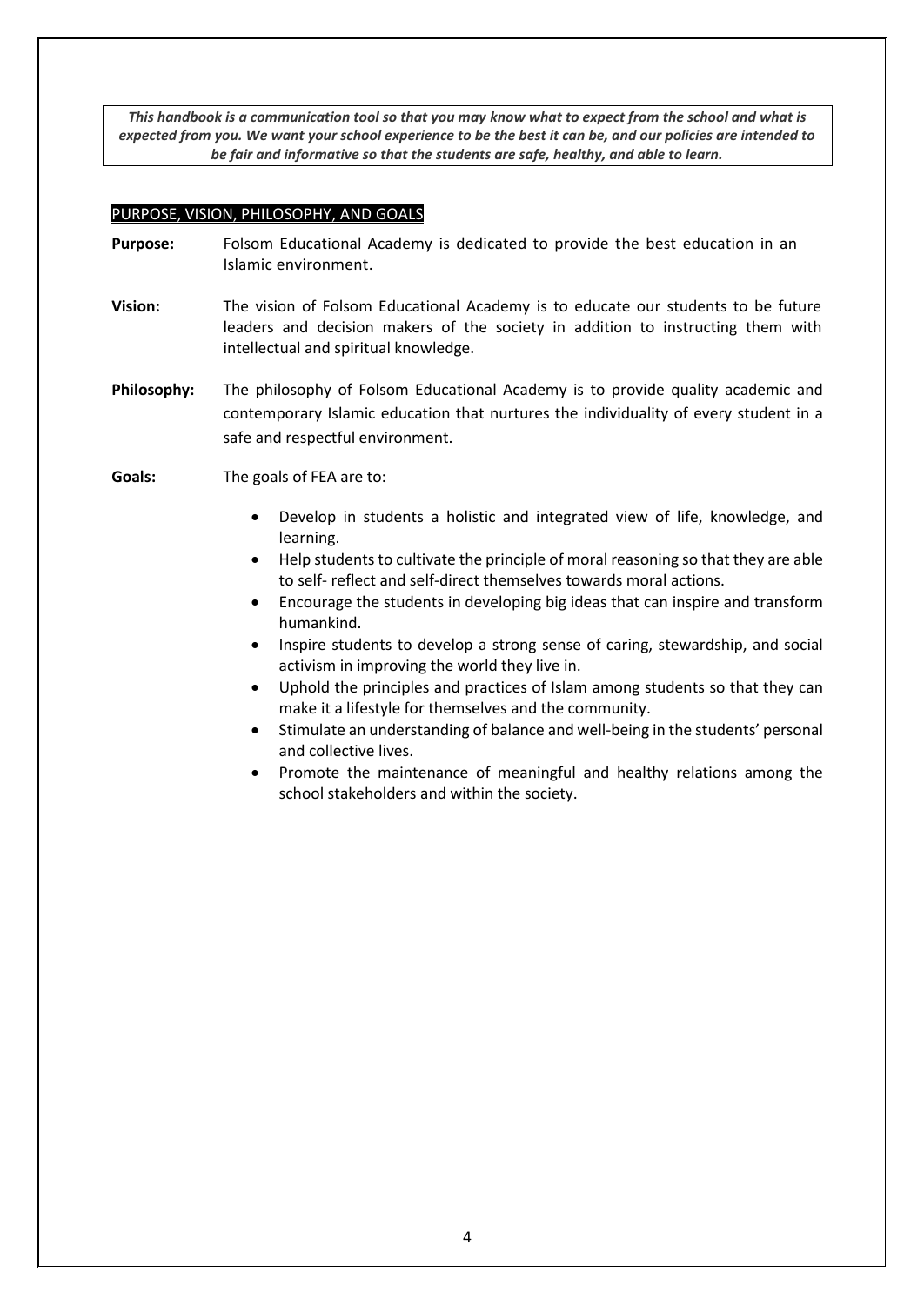# <span id="page-4-0"></span>**II. ADMISSIONS**

#### **Programs and Age groups:**

#### **Preschoolers**

Students in the preschool will experience a holistic curriculum which draws from many areas of development including – Language Arts, Large and Small Motor Skills, Dramatic Play, Art and Sensory skills, Health and Safety practices, Islamic Studies, Pre-Literacy, Pre-Math, and Pre-Science.

**Preschoolers Age 3-4:** Children in this classroom work on structured activities with emphasis on fostering inquisitiveness, expression, and fun. To enter the Preschool room age 3-4, children must be at least 3 years of age before Sept. 1 and must be toilet trained. Ratio is 1 adult per 12 children.

**Preschoolers Age 4-5:** Children in this classroom build on the 4–5-year-old room's foundation of selfhelp skills, independence, and social development. To enter the Preschool room age 4-5, children must be at least 4 years of age before Sept. 1 and must be fully potty trained. Ratio is 1 adult per 12 children.

If, after being admitted to the program, the child shows behaviors of not being able to use the restroom independently, the family will be asked to return at such time that the child can demonstrate that they are able to complete this task. All children will be under continued observation and evaluation in regard to this matter for the entire time they attend the preschool program.

#### **Kindergarten Entrance Age**

Folsom Educational Academy adopts the Kindergarten Readiness Act which set California's kindergarten entry date as Sept. 1 so children enter kindergarten at age 5.

#### **SCHEDULE**

#### SCHEDULE OF OPERATION

Folsom Educational Academy runs a 5-days a week (M-F) 10 months a year program starting in August and ending in May. It observes most of the same holidays as Folsom Cordova School District in addition to Islamic Holidays.

Folsom Educational Academy offers a full time elementary and preschool program.

#### **Preschool Hours of Operation are:**

| <b>Preschool Options:</b> | Option 1        | $8:30$ a.m. $-1:30$ p.m. |
|---------------------------|-----------------|--------------------------|
|                           | <b>Option 2</b> | $8:30$ a.m. $-3:30$ p.m. |
|                           | Option 3        | $8:30$ a.m. $-5:30$ p.m. |

[School-age option allowing up to 12 school age children in care (3:30 – 5:30 pm)]

\*A 20% sibling discount will apply to all siblings in K-8.

#### **DAILY SCHEDULES**

#### *PRESCHOOL*

### **Daily Schedule PK2**

8:30am – 8:50am Circle Time (songs, flannel board story/or Movement)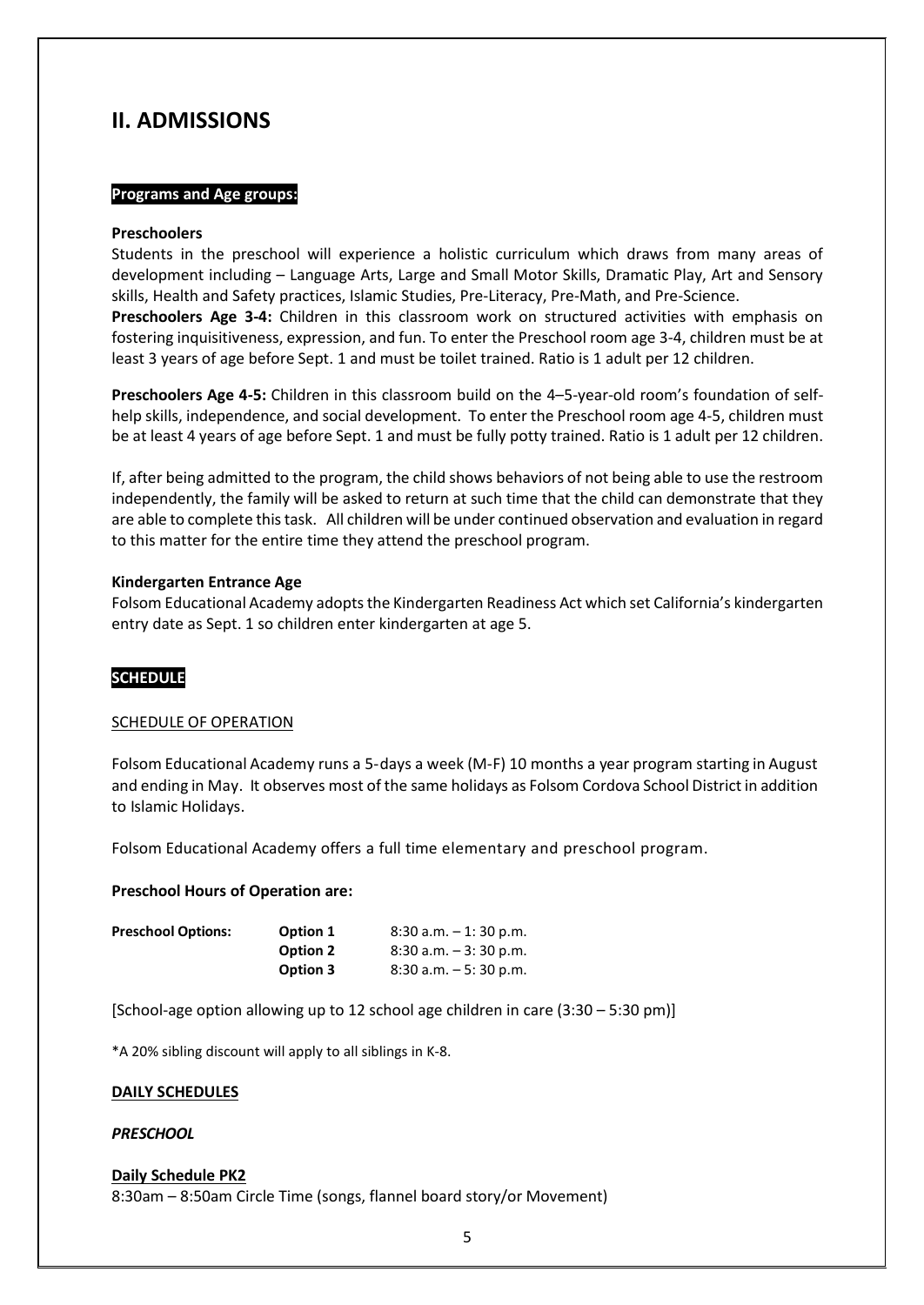8:50am – 9:20am Islamic Studies 9:20am – 9:45am Quran 9:45am - 10:10am Snack 10:10am – 10:50am Arabic (centers for PreK 1) 10:50am – 11: 30am Centers/ Art Activities 11:30am – 12:00pm Outside play 12:00am – 12:30pm Lunch 12:30pm – 12:45pm Math/ or Science 12:45pm – 1:00pm writing Activity  $1:00$ pm  $-1:15$  Zoo phonics 1:15pm – 1:30pm story time 1:30pm – 1:45pm Bathroom and getting ready for Nap time 1:45pm – 3:00pm Nap time 3:00pm – 3:15pm Bathroom and clean up 3:15 pm – 3:30pm Afternoon snack 3:30pm – 5:30pm Sensors, blocks, and reading program

We do our best to adhere to the schedule. However, there are days when adjustments need to be made depending on the circumstances that may come up.

### STUDENT PLACEMENT - CRITERIA FOR DETERMINING APPROPRIATE PLACEMENT

#### **Initial Placement:**

Before the child is accepted for admission at FEA the following criteria must be met:

- The parent(s)/guardian(s) must complete a tour of the school and meet with the Director/ Administrator.
- A pre-admission assessment will be conducted and the child's needs will be discussed to ensure appropriate placement.

#### **Later Placements:**

The principles of appraisal in early childhood education are derived from an understanding of early learning and development. Young children behave in ways unlike adults or older children, and these differences must be considered when assessing in the classroom. Several principles will guide educators in considering appropriate placements.

Student placements involve a multidisciplinary evaluation by the teacher who gathers information using formal and informal diagnostic tools.

#### **Types of Instruments used**

- **Criterion-Referenced Tests** measure an individual's level of mastery of a particular skill without comparison to others.
- **Norm-Referenced Tests** assess a child's performance in comparison to others of the same age.
- **Performance-Based Tests** evaluate specific competencies, focusing on the individual without comparison to others. The child is asked to produce something or perform a task as part of the instructional process, rather than simply to recall information.
- **Readiness Tests** examine skills considered necessary for preparedness to participate in a specific setting. Readiness tests seek information about skills that promote success in learning.
- **Standardized Tests** study observable behaviors and experiences with selected items, backed by a body of research including field-testing for reliability and validity.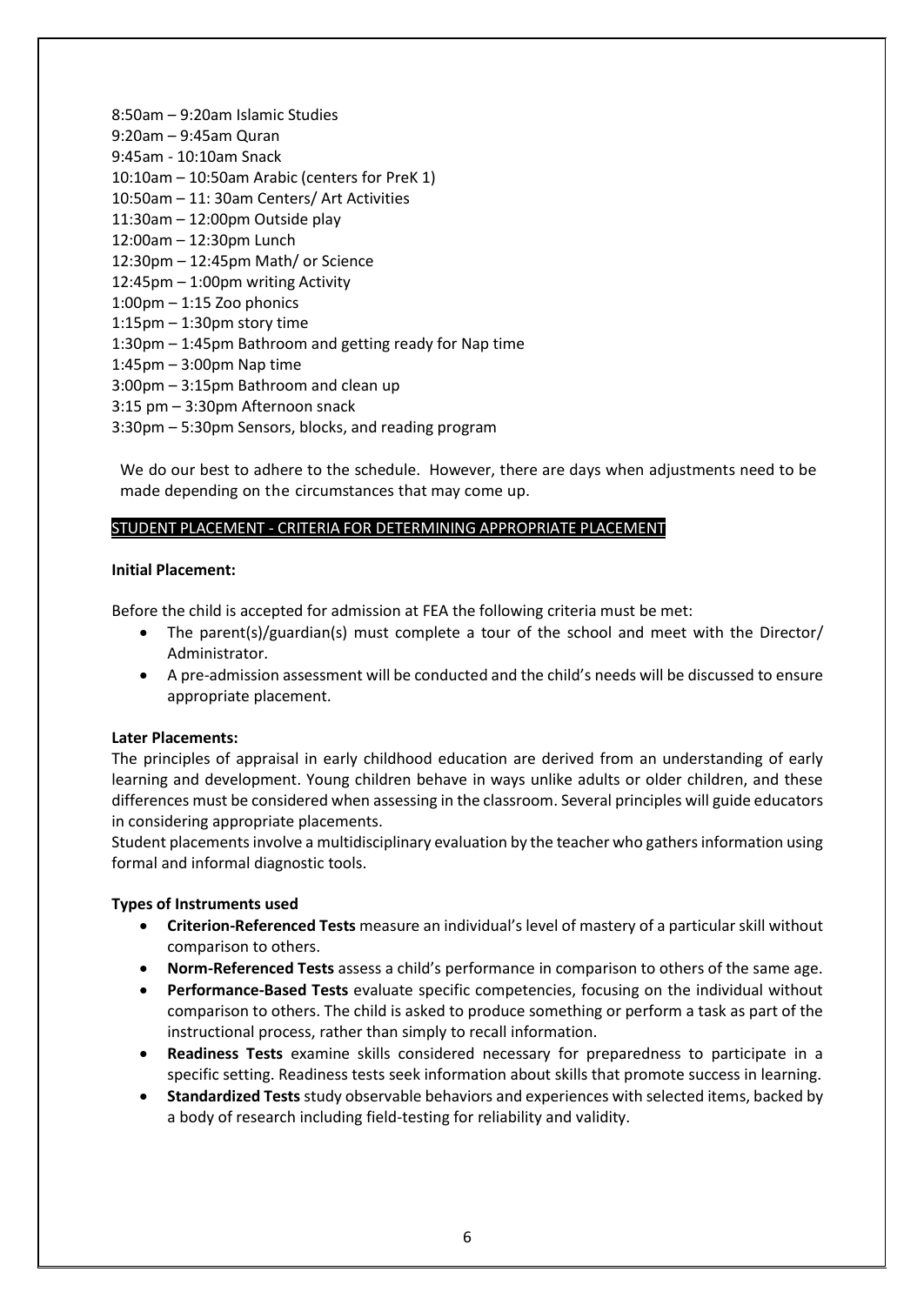### REGISTRATION REQUIREMENTS

- $\Box$  No past due tuition and/or registration payment(s)
- □ Pre-K1: child must be 3 years old and potty-trained by August 2022
- □ Pre-K2: child must be 4 years old and potty-trained by August 2022
- □ Preschool Application for Admission
- □ Parent/Student Handbook Form
- □ Preschool Admission/Financial Agreement
- □ Photo Consent Form
- □ Personal Rights LIC 613 A
- □ Consent for Medical Treatment LIC 627
- $\Box$  Identification and Emergency Information LIC 700
- □ Child's Preadmission Health History Physician's Report LIC 701
- □ Child's Preadmission Health History Parent's Report LIC 702
- □ Notification of Parent's Rights LIC 995
- $\Box$  Copy of the child's Birth Certificate (new enrollments ONLY)
- □ Copy of the child's CURRENT Immunization Card\*
	- $\Box$  DTaP (4 doses)
	- $\Box$  Polio (3 doses)
	- $\Box$  Hepatitis B (3 doses)
	- Hib (at least 1 dose given on or after 1st birthday)
	- $\Box$  MMR (at least 1 dose given on or after 1st birthday)
	- $\Box$  Varicella (1 dose)
- $\Box$  Non-refundable annual registration fee (\$400)
- $\Box$  Post-dated tuition checks from August to May (10 full payments)
- $\Box$  OR Single check of pre-payment for whole school year with 5% discount

\*Subject to change by California Department of Public Health

### EMERGENCY INFORMATION

**Please note that no student is allowed to attend school without a completed emergency information form on file before the first day of school.**

# <span id="page-6-0"></span>**III. DRESS CODES**

FOLSOM EDUCATIONAL ACADEMY STUDENT UNIFORM & GROOMING POLICY:

Folsom Educational Academy uniforms are required daily for all students during the academic school year. On a few selected days (to be announced) during the school year, students may wear clothing other than their school uniform. On these days students must dress modestly in an Islamic fashion (no see through, no tight, and no improper images or language). All clothing should fit properly and not so tightly that it clings to the body. **Clothing should be wrinkle-free and properly maintained.**

GIRLS: Basic Required Uniform

- Plain White Collared Shirt (Long sleeves)
- Navy Blue Jumper (Length must be no shorter than the bottom of the child's knee. All girls must wear white or navy pants (not jeans) under their jumper for modesty)
- Plain Navy Blue or Plain White Sweater
- Plain White or Plain Navy-Blue Socks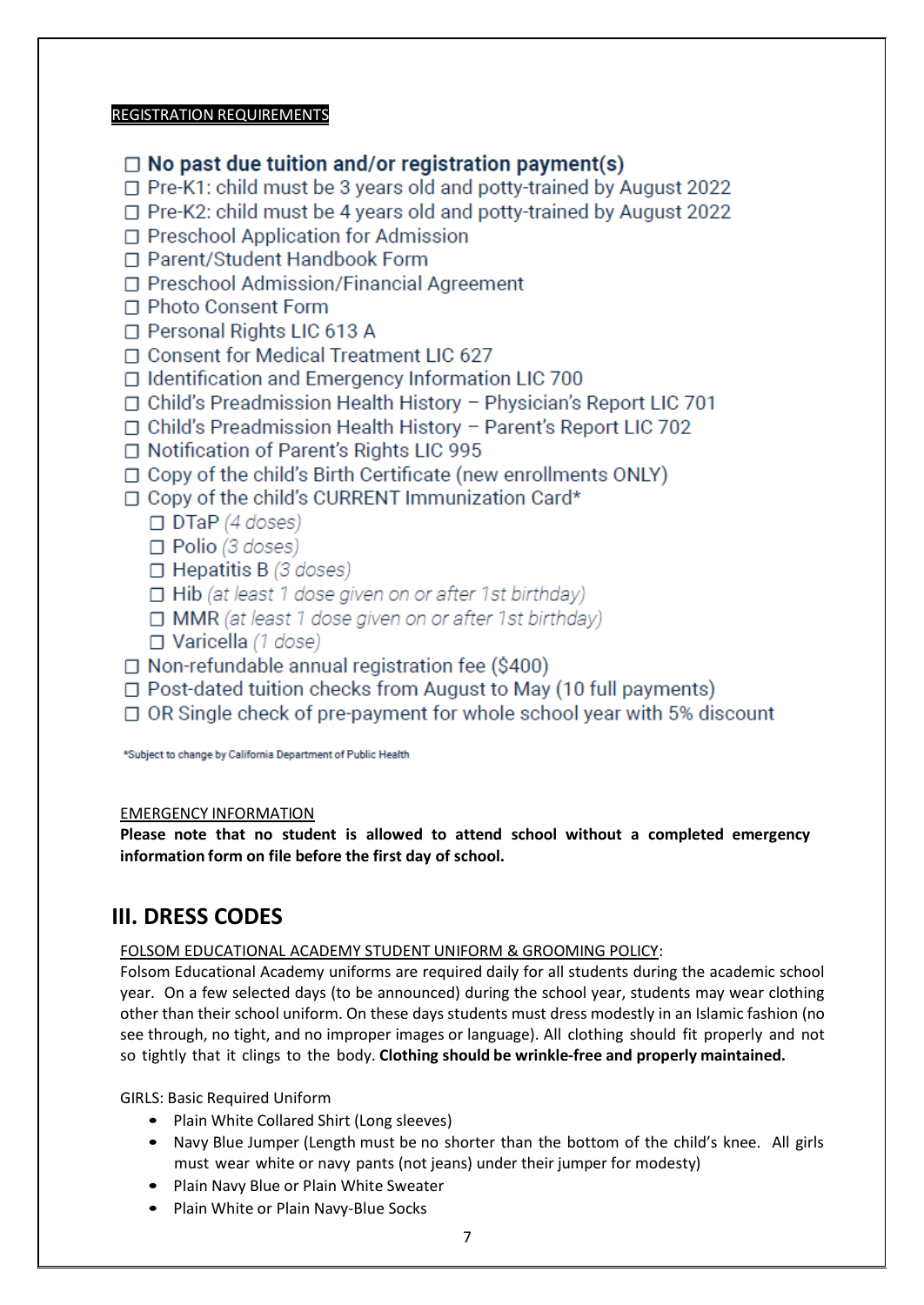- Plain Black, Brown, or Predominately Black Shoes (lights and fluorescent shoes are not acceptable)
- White child-sized hijab for praying.

BOYS: Basic Required Uniform

- Plain White or Navy-Blue Collared Shirt (Short or Long sleeves)
- Navy Blue Pants (NOT Jeans, No Shorts)
- Plain Navy Blue or Plain White Sweater
- Plain White or Plain Navy-Blue Socks
- Plain Black, Brown, or Predominately Black Shoes (lights and fluorescent shoes are not acceptable)

Hair and Fingernails:

- Should be clean and well-trimmed.
- Boy's hair length cannot fall below the collar.
- If your daughter is growing out bangs, please supply her with barrettes to keep the hair out of her eyes.
- Hair "tails" for boys is not acceptable.
- The children's hair can't be dyed or bleached, shaved in a non-traditional pattern, worn in spikes, or other "punk" styles. No decorative hair extensions.
- Cosmetic make-up is not allowed. Artificial/Adhesive nails are not allowed.

### Jewelry:

Students may wear neck jewelry provided it is tucked inside their shirt and not visible. Girls, but not boys, may wear one pair of simple post earrings. Students may have no other body-piercing jewelry. Ear cuffs, anklets, and bracelets are not acceptable.

### Dress Code Violation Policy

It is the parent's responsibility to assure the uniform regulations are followed so class time is not taken for teachers and Folsom Educational Academy staff to remind and enforce adherence to the dress code. All parts of the dress code are at the discretion of the administrator, preschool director, teachers, and administrative staff.

### **Repeatedly arriving without the proper uniform may result in a student being sent home for the day.**

Students should be well groomed at all times. This includes good personal hygiene. This means **all**  clothing should be clean and neat. Bathing or showering, brushing and flossing teeth, cleaning and clipping fingernails and toenails, combing and/or brushing hair, and the like, should be done regularly. Students should not wear any clothing or accessories to school that might cause a distraction or a safety hazard.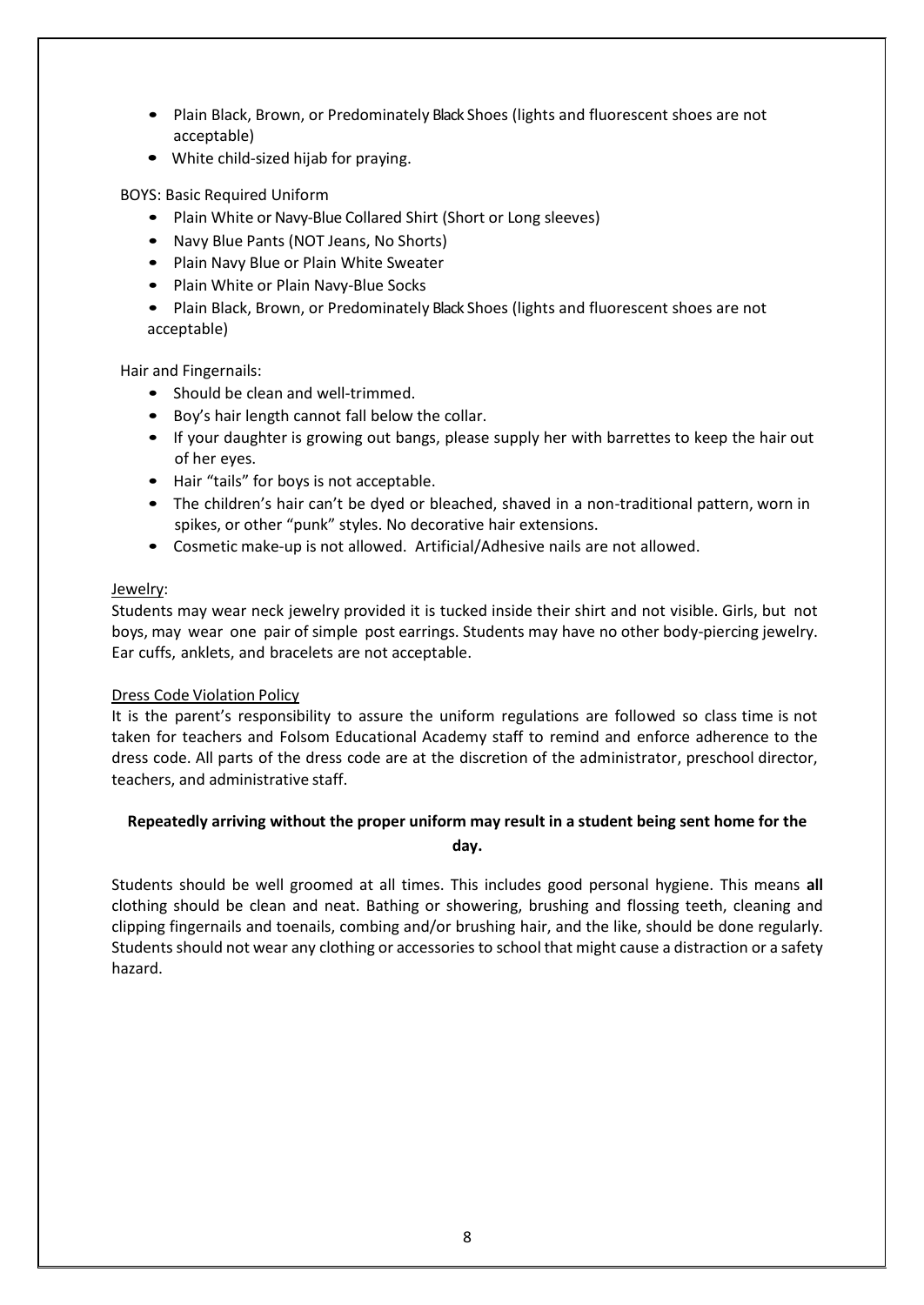# <span id="page-8-0"></span>**IV. PROCEDURES**

### DROP OFF AND PICK UP PROCEDURE

The licensing agency requires that each child is signed in and out of class on a daily basis with a complete first and last name signature. The person must be at least 18 years of age; siblings under 18 may NOT drop off or pick up KG/ preschool children. Make sure pick-up designated persons are listed on your registration form and have an ID with them. Please make sure to drop off and pick up your child on time. The sign-in and out procedure is required anytime the students enter or leave the school.

### LICENSING RIGHTS

**Folsom Educational Academy is a licensed child care and preschool facility. The licensing agency has the right to visit the school at any time to evaluate or investigate the preschool program.**

### ON SITE VISITATION PROCEDURE

Folsom Educational Academy welcomes parental, volunteer, and student observer visits, which provide several opportunities for individuals outside of the program to be onsite and in the classrooms. When visitors arrive, they must stop at the front office to notify administration of the purpose of the visit, sign in and receive a name badge identifying them as a visitor. All visitors must sign out at the end of their visit. **Children not enrolled in Folsom Educational Academy will not be allowed on site during classroom visits.**

Any individuals, who volunteer in the classroom on a regular basis (6 hours or more/week), must provide a negative TB test result or chest x-ray and a good health statement. These requirements do not apply to occasional volunteers.

### MEETING/APPOINTMENT PROCEDURES

- *To Meet with Teachers*: If you would like to have a meeting with your child's teacher, we ask that you make a before/after school appointment, which may be made through the school office. Teachers are NOT available to parents during class times or directly before or after school for lengthy discussions.
- *To Meet with Administrator/Preschool Director*: If you would like to have a meeting or discussion with the Folsom Educational Academy Principal or the Preschool Director, we ask that you make an appointment with the school administration office staff or find out if there may be immediate availability.

### EMERGENCY/ILLNESS PROCEDURES

- *Medical or Dental Emergency*: Should a non-life threatening medical or dental emergency arise, Folsom Educational Academy will contact the parent first, and then the emergency contact person(s) and lastly call 9-1-1 if unable to get in contact with parents or emergency contact person(s).
- In the event of a life threatening medical or dental emergency, 9-1-1 will be called first and then parents and/or other emergency contact persons will be contacted.
- *Fire Drill/Earthquake Emergency*: Fire drills will be conducted during school hours on a monthly basis and earthquake/disaster drills will be conducted during school hours twice a year. Fire, Earthquake, and Disaster Procedures are posted on the school document board.
- *Illness*: For the protection of the child and other students, parents should not send their child to school if he/she shows any of the following symptoms: Fever (100 degrees F or above), nausea or vomiting within the last 24 hours, severe headache and/or stomach ache, spasm or convulsions, any severe accident including cuts or bleeding, persistent cough, rashes, lice, cloudy and/or discolored mucus from nose or eyes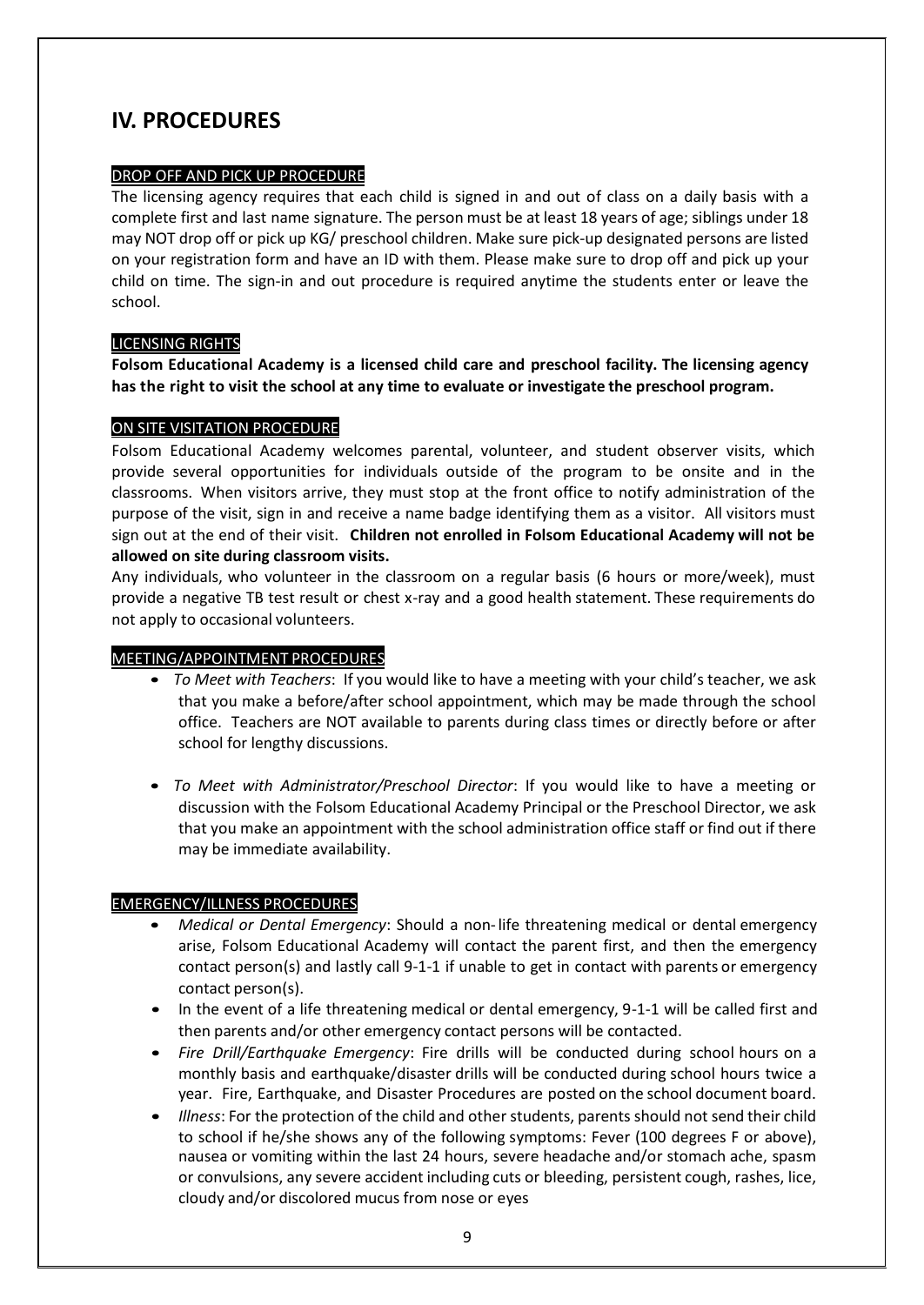If any of the above symptoms become apparent during school hours, the child will be isolated from the other children, supervised by an adult and the parents will be notified. The parents must either pick their child up or make arrangements with someone designated on the emergency pick up list. The child may not return to school until they are free of symptoms for 24 hours or return to school with a doctor's note.

*Contagious Illnesses*: Parents should report all contagious illnesses t o t h e Preschool Director, Administrator, or to Folsom Educational Academy Administrative staff.

### <span id="page-9-0"></span>**V. MEDICATION POLICY/PLAN**

**There will be no medications administered at Folsom Educational Academy except those covered under a student's medical management plan on file.** Please schedule your child's medication doses so that they can be given before or after the school hours. Please do not place any medication in the child's backpack. Cold medications and antibiotics will not be administered at the school. Please give these to your child before or after school.

It is the parents' responsibility to maintain an up-to-date medical management plan with the school office.

# <span id="page-9-1"></span>**VI. CHILDREN'S AND PARENT'S RIGHTS**

Each child receiving services from a Child Care Center shall have rights which include, but are not limited to, the following:

(1) To be accorded dignity in his/her personal relationships with staff and other persons.

(2) To be accorded safe, healthful and comfortable accommodations, furnishings and equipment to meet his/her needs.

(3) To be free from corporal or unusual punishment, infliction of pain, humiliation, intimidation, ridicule, coercion, threat, mental abuse, or other actions of a punitive nature, including but not limited to: interference with daily living functions, including eating, sleeping, or toileting; or withholding of shelter, clothing, medication or aids to physical functioning.

(4) To be free to attend religious services or activities of his/her choice and to have visits from the spiritual advisor of his/her choice. Attendance at religious services, either in or outside the facility, shall be on a completely voluntary basis. In Child Care Centers, decisions concerning attendance at religious services or visits from spiritual advisors shall be made by the parent(s), or guardian(s) of the child.

(5) Not to be locked in any room, building, or facility premises by day or night.

(6) To be informed, and to have his/her authorized representative, if any, informed by the licensee of the provisions of law regarding complaints including, but not limited to, the address and telephone number of the complaint receiving unit of the licensing agency and of information regarding confidentiality.

(7) Not to be placed in any restraining device, except a supportive restraint approved in advance by the licensing agency.

### PARENT'S RIGHTS

As a parent, you have the right to:

- 1) Enter and inspect the child care center without advance notice whenever children are in care.
- 2) File a complaint against the licensee with the licensing office and review the licensee's public file kept by the licensing office.
- 3) Review, at the child care center, reports of licensing visits and substantiated complaints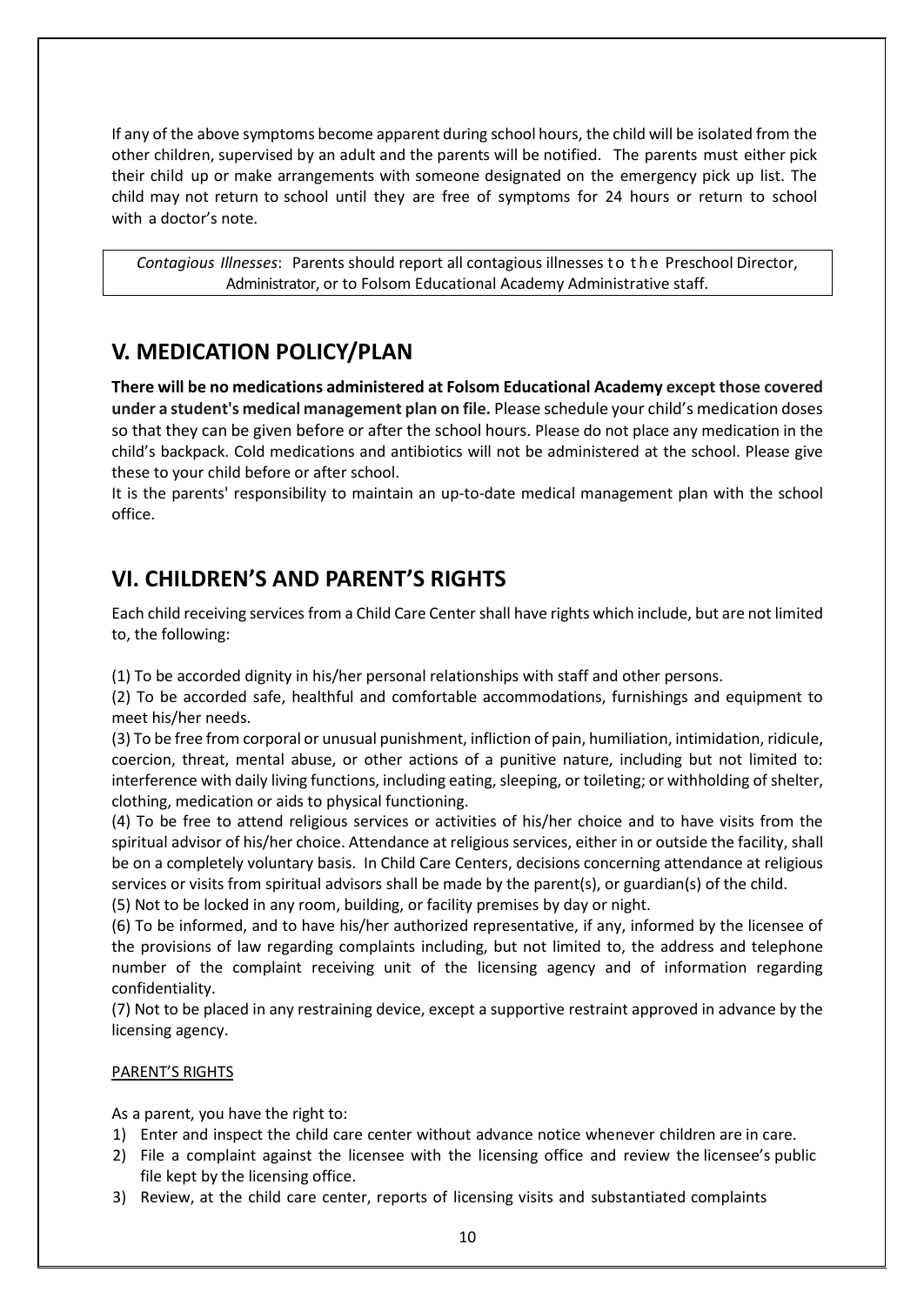against the licensee made during the last three years.

- 4) Request in writing that a parent not be allowed to visit your child or take your child from the child care center, provided you have shown a certified copy of a court order.
- 5) Receive from the licensee the name, address and telephone of the local licensing office.
- 6) Be informed by the licensee, upon request, of the name and type of association to the child care center for any adult who has been granted a criminal record exemption and that the name of the person may also be obtained by contacting the local licensing office.
- 7) Receive, from the licensee, the Caregiver Background Check Process form (LIC 995E). Stated below.

#### *Caregiver Background Check Process*

The California Department of Social Services works to protect the safety of children in child care by licensing child care centers and family child care homes. Our highest priority is to be sure that children are in safe and healthy child care settings.

California law requires a background check for any adult who owns, lives in, or works in a licensed child care home or center. Each of these adults must submit fingerprints so that a background check can be done to see if they have any history of crime. If we find that a person has been convicted of a crime other than a minor traffic violation or a marijuana-related offense covered by the marijuana reform legislation codified at Health and Safety Code sections 11361.5 and 11361.7, he/she cannot work or live in the licensed child care home or center unless approved by the Department. This approval is called an exemption. A person convicted of a crime such as murder, rape, torture, kidnapping, crimes of sexual violence or molestation against children **cannot by law be given an exemption that would allow them to own, live in or work in** a licensed child care home or center. If the crime was a felony or a serious misdemeanor, the person must leave the facility while the request is being reviewed. If the crime is less serious, he/she may be allowed to remain in the licensed child care home or center while the exemption request is being reviewed.

#### *How the Exemption Request is Reviewed*

We request information from police departments, the FBI and the courts about the person's record. We consider the type of crime, how many crimes there were, how long ago the crime happened and whether the person has been honest in what they told us. The person who needs the exemption must provide information about: the crime, what they have done to change their life and obey the law, whether they are working, going to school, or receiving training, whether they have successfully completed a counseling or rehabilitation program. The person also gives us reference letters from people who aren't related to them who know about their history and their life now. We look at all these things very carefully in making our decision on exemptions. By law this information cannot be shared with the public.

#### *How to Obtain More Information*

As a parent or authorized representative of a child in licensed child care, you have the right to ask the licensed child care home or center whether anyone working or living there has an exemption. If you request this information, and there is a person with an exemption, the child care home or center must tell you the person's name and how he or she is involved with the home or center and give you the name, address, and telephone number of the local licensing office. You may also get the person's name by contacting the local licensing office. You may find the address and phone number on our website. The website address is **<http://ccld.ca.gov/contact.htm>**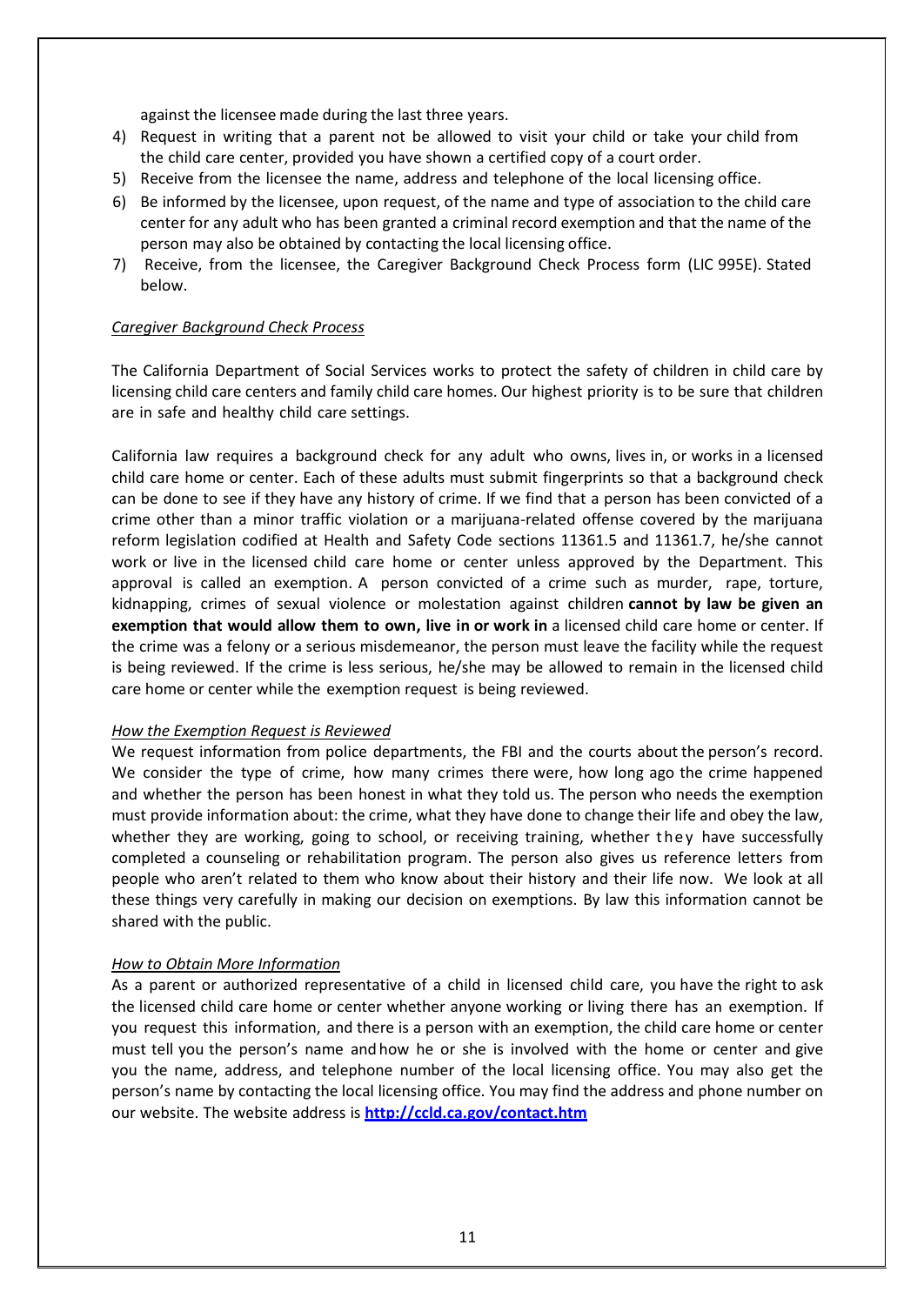# <span id="page-11-0"></span>**VII. CHILD ABUSE AND NEGLECT**

All staff members at Folsom Educational Academy are "mandated reporters." California law REQUIRES mandated reporters to report known or suspected child abuse and/or neglect, and states that a mandated reporter, who in his or her professional capacity, or within the scope of his or her employment, has knowledge of or observes a person under the age of 18 years whom he or she knows or reasonably suspects has been the victim of child abuse or neglect must report the suspected incident, using form PC 11166 a.

Educators from the local schools are often in the position to recognize maltreatment. All professionals who deal with children are mandated by state laws to report suspected child abuse victims. As professional educators, we intend to report suspected physical, sexual and emotional abuse to the proper authorities. School personnel are not required to notify the School Administrator of any suspected indications of child abuse or neglect. The reporting party will contact Child Protective Services. Child Protective Services will determine the child's needs at the time and will communicate those to the parents. This might lead to removal of the child from school into protective custody. Should this happen, the authorities will make every attempt to contact parents by the end of the school day.

# <span id="page-11-1"></span>**VIII. CODE OF CONDUCT**

The following Code of Conduct shall be observed by all persons on school premises, remote meetings, or at school sponsored events.

The following acts and gestures are considered a violation to the code of conduct:

- Unreasonable noise including but not limited to: loud talking interruptive to student learning, boisterous activity, yelling, screaming.
- Profane, obscene or abusive language; racial or ethnic epithets.
- Harassing parents, staff or students. Deliberate, repeated behavior that is intimidating, hostile, or offensive, or adversely impacts the school work performance or the student's time to learn and function.
- Interfering with volunteers and staff member's work at the school in a way that includes, but is not limited to, delays, obstructs, sabotages, and hijacks that result in preventing others from enjoying volunteer work at the school.
- Use of intimidation such as raising one's voice, using threatening gestures, or any malignant maneuver to prevent other persons from doing their assigned tasks and enjoy helping at the school.
- Damaging, destroying or stealing any property belonging to the school, another parent, student, or staff.
- Loitering, trespassing, violating an eviction, or entering upon the school property when banned.
- Fighting, challenging someone to fight, physical abuse or assault.
- Possessing weapons or other items deemed dangerous by school staff.
- Engaging in or soliciting a sexual act or resulting in indecent exposure.
- Violating the Folsom Educational Academy dress code.
- Vandalizing the school facilities or equipment.
- Distributing/posting unauthorized materials (Materials must be first submitted to the school administration for review and approval before posting or distribution).
- Being under the influence, possessing alcohol or drugs, selling drugs or alcoholic beverages.
- Bathing, shaving or washing clothes on the premises.
- Playing of children (such as siblings) on the premises in a manner that can disturb the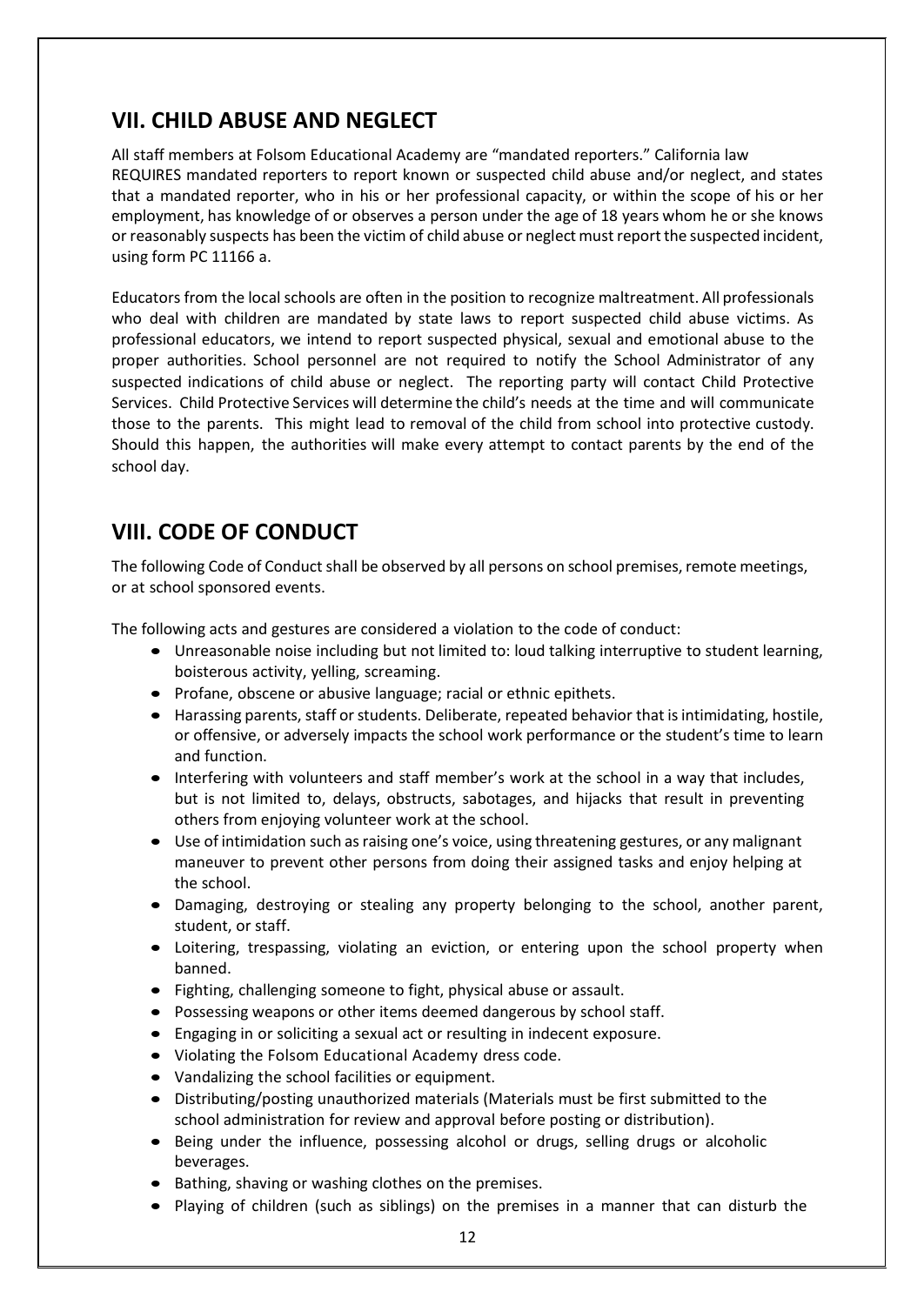students' ability to learn, the staff's ability to perform their daily work, or the parents to volunteer, park, or to conduct any school related business.

- Bringing animals into the school without prior authorization.
- Smoking, chewing tobacco, drinking alcohol, using illicit drugs.

### <span id="page-12-0"></span>**IX. PARENT AND SCHOOL RESPONSIBILITIES**

### *Parents have the responsibility to:*

- Provide for the physical needs of the student.
- Teach the student to listen to teachers and other school personnel and obey school rules.
- Be sure the student attends school regularly and on time, in uniform (appropriately groomed), and promptly report absences and tardiness to the school office.
- Participate in meaningful parent-teacher conferences to discuss the student's school progress and welfare.
- Keep informed about school policies and the academic requirements of school programs.
- Pay required fees and fines, unless these are waived.
- Participate in school-related organizations.
- Alert the school personnel of any learning problem or condition that may relate to the student's education.
- Maintain up-to-date home, work, and emergency telephone numbers and other pertinent information at the school.
- Cooperate with school staff.
- Sign and submit the attached Handbook Acknowledgment Statement.
- Exercise appropriate parental control and responsibility, which includes being liable for property damage caused by their child.

#### *Folsom Educational Academy Teachers/Staff have the responsibility to:*

- Foster a climate of kindness and respect for the rights of others.
- Lead by example.
- Apply the school discipline code within the guidelines established by the school in regards to Children's Personal Rights.
- Apply the discipline code fairly and equally to all students.
- Maintain open communication with parents to inform them of their child's academic progress and social development.

# <span id="page-12-1"></span>**X. DISCIPLINE**

**At no time will any interaction or discipline measure infringe on the child's personal rights**. Teachers will allow children to learn from mistakes as teachable opportunities and allow them to assess and discuss incidents themselves.

Corporal punishment and physical restraint are not permitted forms of discipline measures. All discipline measures will be administered as necessary to protect students, school employees or property and maintain essential order and environment conducive to learning. Students shall be treated fairly and equally. Discipline shall be based on careful assessment of the circumstances of each case.

#### BEHAVIOR MANAGEMENT/TECHNIQUES:

#### *Problem behavior criteria*

• Disrupts or endangers self or others, property, or environment.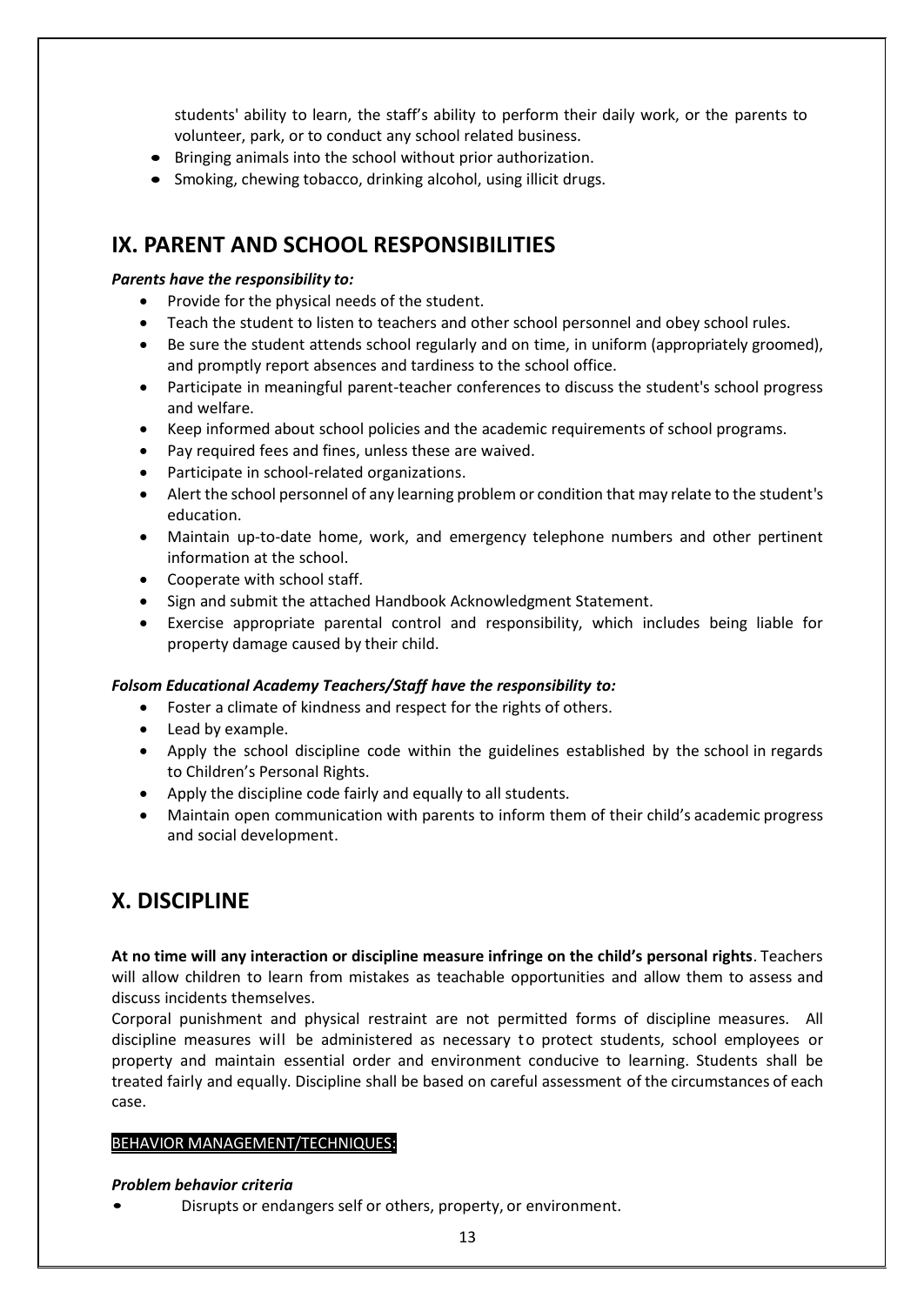- Interferes with child's ability to learn new skills.
- Interferes with previously learned skills.
- Prevents the child from being included in the community or with peers.

#### *Behavior assessment*

Folsom Educational Academy staff will develop a plan of action to remedy problem behaviors through assessment; by asking, answering, and addressing questions like: What behavior needs to be addressed? When does it occur? Where does it occur? At what frequency? Why does it occur? Who is responsible for change?

#### *Establishing preventive measures*

- Positive classroom management
- Simple classroom rules
- Establishing positive relationships
- Developing an age appropriate, meaningful and engaging lesson plan
- Incorporating social skill lessons and activities
- Establish a model of acceptable behavior (by example, listing, and pictorial display)

#### *Interventionsfor negative behaviors*

- **Ignore**
- Redirect, state an alternative positive behavior
- Give choices
- Simple requests (respectful neutral voice; direct and specific)
- Reinforce others demonstrating positive behaviors
- Provide alternative activity area or "break area"
- Establish and post a consequence list for very inappropriate behaviors

#### *Possible consequences for negative behaviors (depending on the offense and related circumstances)*

- Counseling by teachers or administrative personnel
- Counseling by outside agencies or authority at parents' expense
- Withdrawal of privileges
- Detention
- Probation
- **Suspension**
- **Expulsion**

#### *Techniquesto increase positive behaviors*

- Establish eye contact with the child when speaking to him/her
- Positive Reinforcement Systems/Rewards
- Verbal reinforcement

#### BEHAVIORAL PROVISIONS FOR CONTACTS/CONFERENCES WITH PARENTS

Parents will be notified of any behaviors that are not appropriate (kicking, hitting, spitting, foul or insulting language, harassing or threatening others) or out of the ordinary for their child and/or if classroom management and discipline techniques are not effective in modifying the child's behaviors. Teachers and parents have the right to request a conference in regard to any discipline or behavioral concerns.

Appropriate behaviors would include using appropriate language, (no "put downs") both written and/or verbal, toward other people; using appropriate materials, gestures and sounds; demonstrating appropriate interaction (physically and verbally) with other students and/or rightful authority figures and to engage in behaviors and conversations so as not to offend others.

#### GROUNDS FOR BEHAVIORAL DISMISSAL/REMOVAL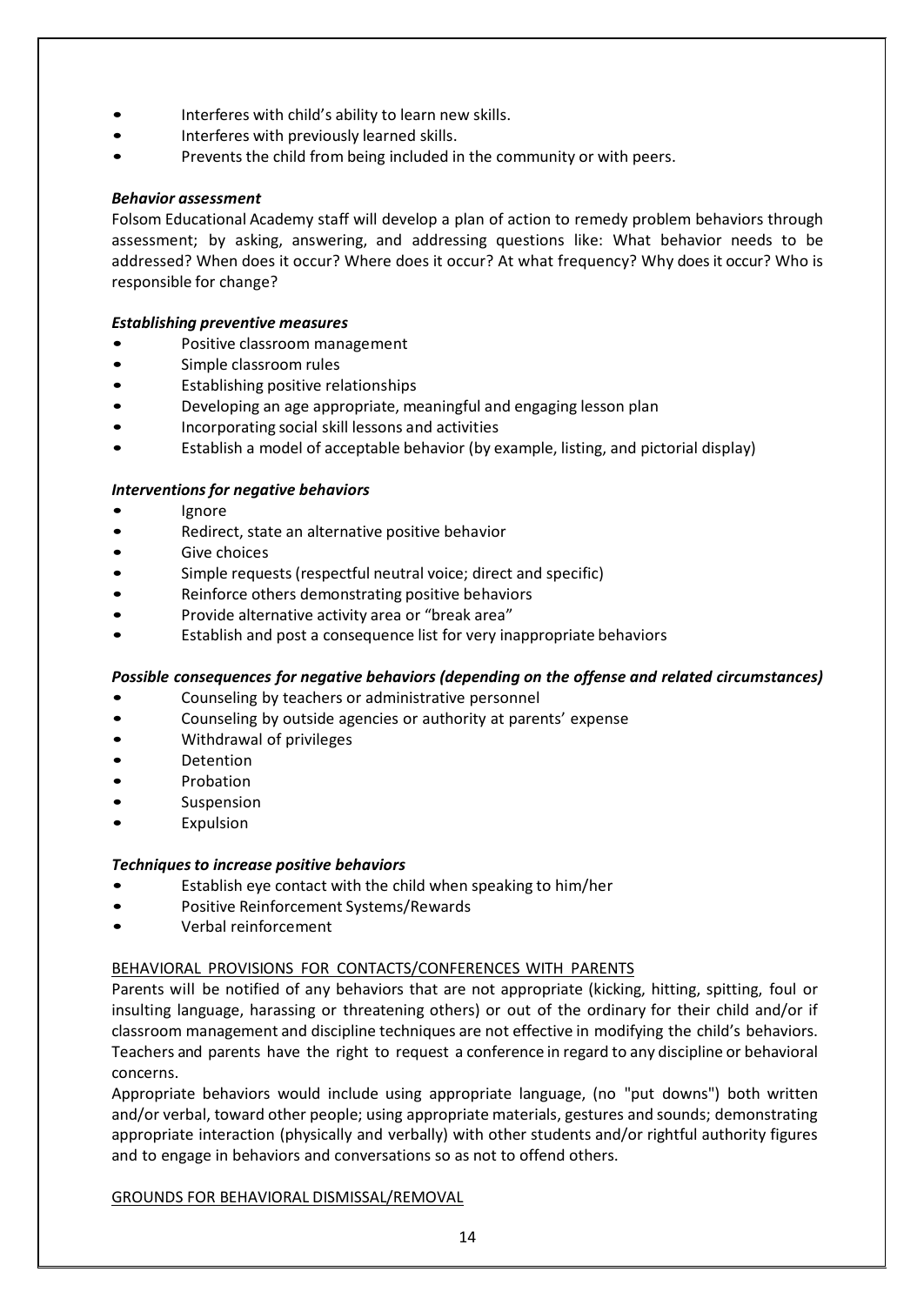A student may be dismissed or removed from a classroom and/or school in order to maintain effective discipline in the classroom, due to repeatedly interfering with the teacher's ability to communicate effectively with the other students in the class, or with the ability of the student's classmates to learn and/or behaviors deemed to be unruly, disruptive, or abusive. The Preschool Director and/or the School Administrator will respond by employing appropriate discipline management techniques consistent with Folsom Educational Academy policies as listed in this handbook.

# <span id="page-14-0"></span>**XI. PARENT CONFERENCES /OTHER COMMUNICATIONS**

The following methods are utilized to keep parents informed of their child's progress.

- Report cards: Issued at the end of each trimester
- Parent conferences: Are made by the request of a parent or teacher on an "as needed" basis.
- Parent Meetings: Throughout the year, both general and mandatory, parent meetings will be scheduled. Mandatory meetings require a family member or representative to attend the meeting to ensure information is relayed to families.
- Other communication: Posted notices, emails, written notes, newsletters, website updates and/or verbal communication will be utilized throughout the year to keep parents informed.

# <span id="page-14-1"></span>**XII. HOMEWORK POLICY**

Homework contributes toward building responsibility, self-discipline and lifelong learning habits. It is the intention of the Folsom Educational Academy staff to assign relevant, challenging and meaningful homework assignments that reinforce classroom learning objectives for elementary age students.

# <span id="page-14-2"></span>**XIII. PHONE USE**

Folsom Educational Academy phones may only be used by students with permission from administrative staff, as they deem necessary. In the event a parent calls the school to relay a message to his/her child, they should expect to leave a message with the school administration. Please try to limit phone calls to emergency situations only.

# <span id="page-14-3"></span>**XIV. MEAL, SNACK TIME AND NAP TIME**

Folsom Educational Academy does not provide a lunch program. Parents must provide snack and lunch, including food and drink, for their child's consumption during the snack/ lunch break. Children are not allowed to share food, so parents must pack individual lunches, if they have more than one child attending the school. Each child will be required to be self-sufficient when eating their lunch so please pack foods they will be able to manage on their own. NO PORK OR FOODS CONTAINING PORK PRODUCTS are allowed and will be disposed.

Children will not have access to a microwave or refrigerator, so please send foods that do not need to be heated or kept cool.

A nap time is established from 1:30 pm to 3:15 pm. Children who are not asleep by 2:00 pm may be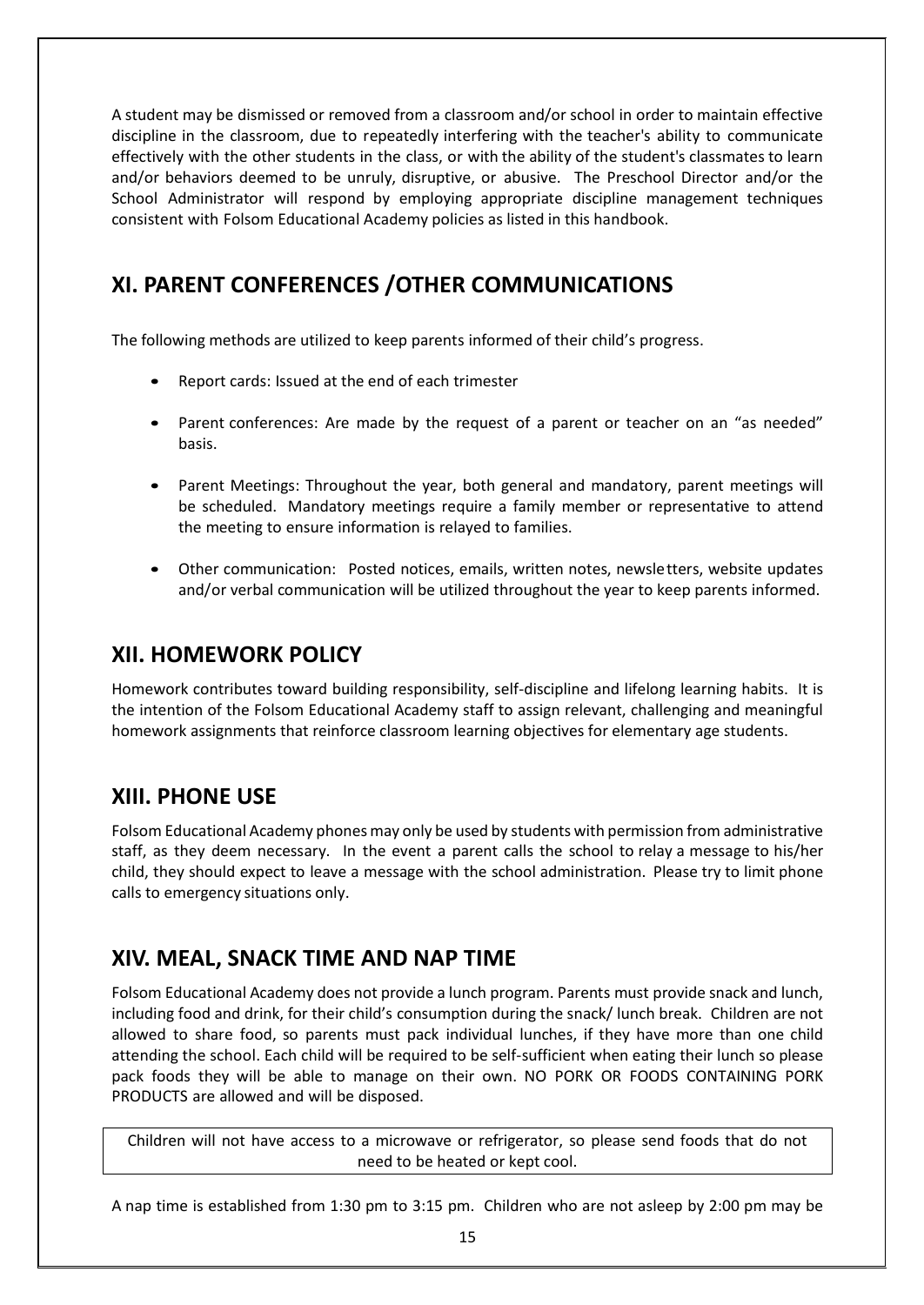brought from the nap room to the library. Folsom Educational Academy will be responsible for washing all sleeping equipment (mats and sheets) on an "as used" basis. All used and/or soiled items will be stored separately from clean items.

# <span id="page-15-0"></span>**XV. HOLIDAYS/ SPECIAL EVENTS**

It is Folsom Educational Academy's policy that the Islamic holidays celebrated are Eid Al-Fitr and Eid al-Adha.

We do not encourage celebration of birthdays in school.No decorations or distribution of invitation cards is permitted.

Folsom Educational Academy will plan a variety of activities throughout the year, such as Open Houses, Back to School Night, Week of the Young Child and social or religious events.

# <span id="page-15-1"></span>**XVI. FIELD TRIP PROVISIONS**

All field trips will be approved through the school administrator or director. Permission slips will require parent signature before the child will be allowed to participate. If your child is not going to attend a field trip you will need to make alternate arrangements for that day. Any parent volunteer driver must abide by the following:

- Possess appropriate and unexpired California Driver's License and insurance to legally operate the vehicle in which the children are being transported.
- All volunteers for FEA must have completed a Live Scan Fingerprinting (valid for 2 years) and be cleared by the DOJ/FBI. The "Driver/Chaperone Application" form must be completed for each school year.
- The manufacturer's rated seating capacity of the vehicles shall not be exceeded.
- Motor vehicles used to transport children shall be maintained in safe operating condition.
- All vehicle occupants shall be secured in an appropriate restraint system. For  $2^{nd}$  grade and below, up to 4 students per vehicle are allowed. For  $3<sup>rd</sup>$  grade and up, a maximum of 6 students per vehicle is allowed.
- Children shall not be left in parked vehicles.
- Non- FEA siblings are not allowed on field trips unless expressly stated.

# <span id="page-15-2"></span>**XVII. TRANSPORTATION ARRANGEMENTS**

Folsom Educational Academy does not provide transportation for children to or from campus. Transportation of children to and from school is the sole responsibility of the parents to provide and/or arrange. Folsom Educational Academy may be able to assist in providing carpooling information to interested families, but all negotiations, arrangements and agreements for carpooling is done expressly and independently through the parents of the families and does not implicate Folsom Educational Academy in any way.

# <span id="page-15-3"></span>**XVIII. PARENT INVOLVEMENT**

FEA encourages parent participation. FEA students and staff can benefit from parent support throughout the school year. Students feel a sense of pride when they see their parents' excitement and interest in their school and this sets a wonderful example for one's own child, other students, as well as other parents. Becoming involved in your child's education can take many forms. Sharing the responsibility of educating your child is one very rewarding experience. Reading all notices sent from the teacher(s) and FEA Administration will keep you up-to-date on classroom activities, tests, school events, and the like. Another very important way to get involved in your child's education is to provide